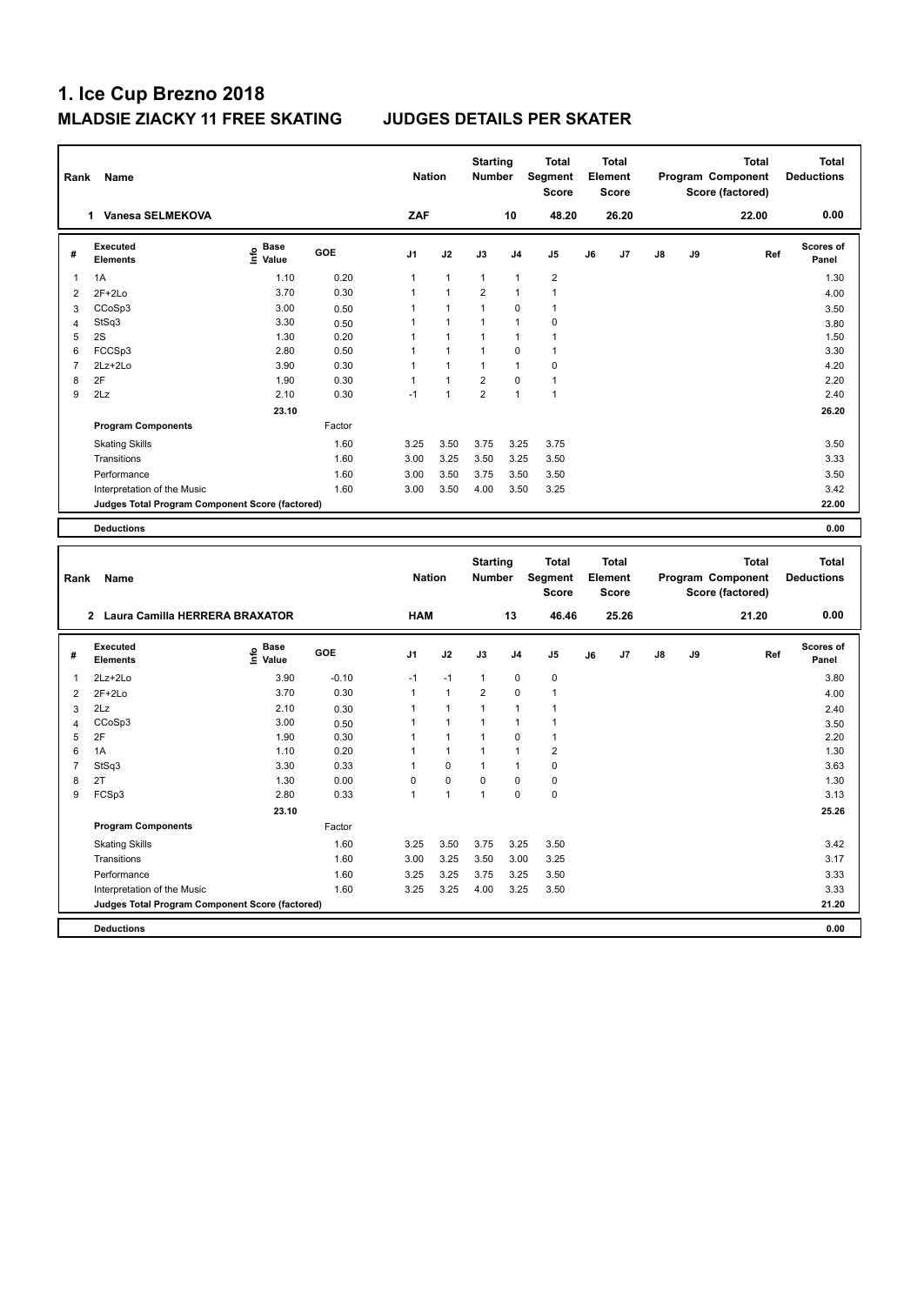| Rank                | Name                                            |                                           |         | <b>Nation</b>              |                             | <b>Starting</b><br><b>Number</b> |                  | <b>Total</b><br>Segment<br>Score |    | <b>Total</b><br>Element<br>Score        |    |    | <b>Total</b><br>Program Component<br>Score (factored) | <b>Total</b><br><b>Deductions</b> |
|---------------------|-------------------------------------------------|-------------------------------------------|---------|----------------------------|-----------------------------|----------------------------------|------------------|----------------------------------|----|-----------------------------------------|----|----|-------------------------------------------------------|-----------------------------------|
|                     | 3 Lucia PEKARKOVA                               |                                           |         | <b>TT</b>                  |                             |                                  | 12               | 42.30                            |    | 22.40                                   |    |    | 20.40                                                 | 0.50                              |
| #                   | Executed<br><b>Elements</b>                     | $\frac{e}{E}$ Base<br>$\frac{e}{E}$ Value | GOE     | J1                         | J2                          | J3                               | J4               | $\mathsf{J}5$                    | J6 | J7                                      | J8 | J9 | Ref                                                   | Scores of<br>Panel                |
| $\mathbf{1}$        | $2Lz + 2T$                                      | 3.40                                      | $-0.90$ | -3                         | $-3$                        | -3                               | $-3$             | -3                               |    |                                         |    |    |                                                       | 2.50                              |
| $\overline{2}$      | $2F+2Lo$                                        | 3.70                                      | 0.30    | $\mathbf{1}$               | 0                           | $\mathbf{1}$                     | $\mathbf{1}$     | $\mathbf{1}$                     |    |                                         |    |    |                                                       | 4.00                              |
| 3                   | FCCSp2                                          | 2.30                                      | 0.33    | $\mathbf{1}$               | $\mathbf{1}$                | $\mathbf{1}$                     | 0                | $\mathbf 0$                      |    |                                         |    |    |                                                       | 2.63                              |
| $\overline{4}$      | StSq2                                           | 2.60                                      | 0.17    | $\mathbf{1}$               | $\mathbf{1}$                | 0                                | 0                | $\mathbf 0$                      |    |                                         |    |    |                                                       | 2.77                              |
| 5                   | 2Lz                                             | 2.10                                      | 0.10    | $-2$                       | $-1$                        | $\overline{2}$                   | 1                | $\overline{1}$                   |    |                                         |    |    |                                                       | 2.20                              |
| 6                   | 2Lo                                             | 1.80                                      | 0.00    | $\mathbf{1}$               | $\mathbf 0$                 | 0                                | $\mathbf 0$      | $\mathbf 0$                      |    |                                         |    |    |                                                       | 1.80                              |
| $\overline{7}$      | CCoSp3                                          | 3.00                                      | 0.00    | $\mathbf 0$                | $-1$                        | 0                                | $\mathbf{1}$     | $\pmb{0}$                        |    |                                         |    |    |                                                       | 3.00                              |
| 8                   | 2F                                              | 1.90                                      | 0.30    | $\mathbf{1}$               | $\mathbf{1}$                | $\overline{\mathbf{c}}$          | $\mathbf{1}$     | $\mathbf{1}$                     |    |                                         |    |    |                                                       | 2.20                              |
| 9                   | 1A                                              | 1.10                                      | 0.20    | $\mathbf{1}$               | $\mathbf{1}$                | $\mathbf{1}$                     | 0                | $\overline{2}$                   |    |                                         |    |    |                                                       | 1.30                              |
|                     |                                                 | 21.90                                     |         |                            |                             |                                  |                  |                                  |    |                                         |    |    |                                                       | 22.40                             |
|                     | <b>Program Components</b>                       |                                           | Factor  |                            |                             |                                  |                  |                                  |    |                                         |    |    |                                                       |                                   |
|                     | <b>Skating Skills</b>                           |                                           | 1.60    | 3.25                       | 3.25                        | 3.75                             | 3.25             | 3.00                             |    |                                         |    |    |                                                       | 3.25                              |
|                     | Transitions                                     |                                           | 1.60    | 3.25                       | 3.25                        | 3.50                             | 3.25             | 2.75                             |    |                                         |    |    |                                                       | 3.25                              |
|                     | Performance                                     |                                           | 1.60    | 3.25                       | 3.00                        | 3.50                             | 3.25             | 3.00                             |    |                                         |    |    |                                                       | 3.17                              |
|                     | Interpretation of the Music                     |                                           | 1.60    | 3.25                       | 3.00                        | 3.75                             | 3.00             | 2.75                             |    |                                         |    |    |                                                       | 3.08                              |
|                     | Judges Total Program Component Score (factored) |                                           |         |                            |                             |                                  |                  |                                  |    |                                         |    |    |                                                       | 20.40                             |
|                     |                                                 |                                           |         |                            |                             |                                  |                  |                                  |    |                                         |    |    |                                                       |                                   |
|                     | <b>Deductions</b>                               | Falls:                                    | $-0.50$ |                            |                             |                                  |                  |                                  |    |                                         |    |    |                                                       | $-0.50$                           |
|                     |                                                 |                                           |         |                            |                             |                                  |                  |                                  |    |                                         |    |    |                                                       |                                   |
| Rank                | Name                                            |                                           |         | <b>Nation</b>              |                             | <b>Starting</b><br>Number        |                  | <b>Total</b><br>Segment<br>Score |    | <b>Total</b><br>Element<br><b>Score</b> |    |    | <b>Total</b><br>Program Component                     | <b>Total</b><br><b>Deductions</b> |
|                     | 4 Sophia STASKOVA                               |                                           |         | <b>BAK</b>                 |                             |                                  | 3                | 41.97                            |    | 22.50                                   |    |    | Score (factored)<br>19.47                             | 0.00                              |
| #                   | Executed<br>Elements                            |                                           | GOE     | J <sub>1</sub>             | J2                          | J3                               | J4               | $\mathsf{J}5$                    | J6 | J7                                      | J8 | J9 | Ref                                                   | Scores of<br>Panel                |
|                     |                                                 | e Base<br>E Value                         |         |                            |                             |                                  |                  |                                  |    |                                         |    |    |                                                       |                                   |
| $\mathbf{1}$        | 1A                                              | 1.10                                      | 0.07    | $\mathbf 0$                | $\mathbf{1}$                | 0                                | 0                | $\mathbf{1}$                     |    |                                         |    |    |                                                       | 1.17                              |
| $\overline{2}$      | $2Lz + 2T$                                      | 3.40                                      | 0.20    | $\mathbf{1}$               | $\mathbf{1}$                | $\mathbf{1}$                     | 0                | $\mathbf 0$                      |    |                                         |    |    |                                                       | 3.60                              |
| 3                   | FCCSp2                                          | 2.30                                      | 0.00    | 0                          | 0                           | 0                                | 0                | $\mathbf 0$                      |    |                                         |    |    |                                                       | 2.30                              |
| $\overline{4}$      | $2F+2Lo$                                        | 3.70                                      | 0.00    | $\mathbf 0$                | 0                           | 0                                | 0                | $\pmb{0}$                        |    |                                         |    |    |                                                       | 3.70                              |
| 5                   | 2Lz                                             | 2.10                                      | 0.30    | $\mathbf 0$                | 1                           | 1                                | 1                | 1                                |    |                                         |    |    |                                                       | 2.40                              |
| 6                   | CCoSp3                                          | 3.00                                      | 0.50    | $\mathbf{1}$               | $\mathbf{1}$                | $\mathbf{1}$<br>0                | $\mathbf 0$<br>0 | $\mathbf{1}$                     |    |                                         |    |    |                                                       | 3.50                              |
| $\overline{7}$<br>8 | 2Lo<br>2F                                       | 1.80                                      | 0.00    | $\mathbf 0$<br>$\mathbf 0$ | $\mathbf{1}$<br>$\mathbf 0$ | 0                                | 0                | $\pmb{0}$                        |    |                                         |    |    |                                                       | 1.80                              |
| 9                   |                                                 | 1.90                                      | 0.00    | $\mathbf 0$                | $\mathbf{1}$                | $\mathbf{1}$                     | $\mathbf{1}$     | $\pmb{0}$<br>$\pmb{0}$           |    |                                         |    |    |                                                       | 1.90<br>2.13                      |
|                     | StSq1                                           | 1.80                                      | 0.33    |                            |                             |                                  |                  |                                  |    |                                         |    |    |                                                       |                                   |
|                     |                                                 | 21.10                                     |         |                            |                             |                                  |                  |                                  |    |                                         |    |    |                                                       | 22.50                             |
|                     | <b>Program Components</b>                       |                                           | Factor  |                            |                             |                                  |                  |                                  |    |                                         |    |    |                                                       |                                   |
|                     | <b>Skating Skills</b>                           |                                           | 1.60    | 2.75                       | 3.00                        | 3.75                             | 3.25             | 2.75                             |    |                                         |    |    |                                                       | 3.00                              |
|                     | Transitions                                     |                                           | 1.60    | 2.50                       | 3.00                        | 3.50                             | 3.00             | 2.75                             |    |                                         |    |    |                                                       | 2.92                              |
|                     | Performance                                     |                                           | 1.60    | 3.00                       | 3.25                        | 3.75                             | 3.00             | 3.00                             |    |                                         |    |    |                                                       | 3.08                              |
|                     | Interpretation of the Music                     |                                           | 1.60    | 3.00                       | 3.25                        | 3.75                             | 3.25             | 2.75                             |    |                                         |    |    |                                                       | 3.17                              |
|                     | Judges Total Program Component Score (factored) |                                           |         |                            |                             |                                  |                  |                                  |    |                                         |    |    |                                                       | 19.47                             |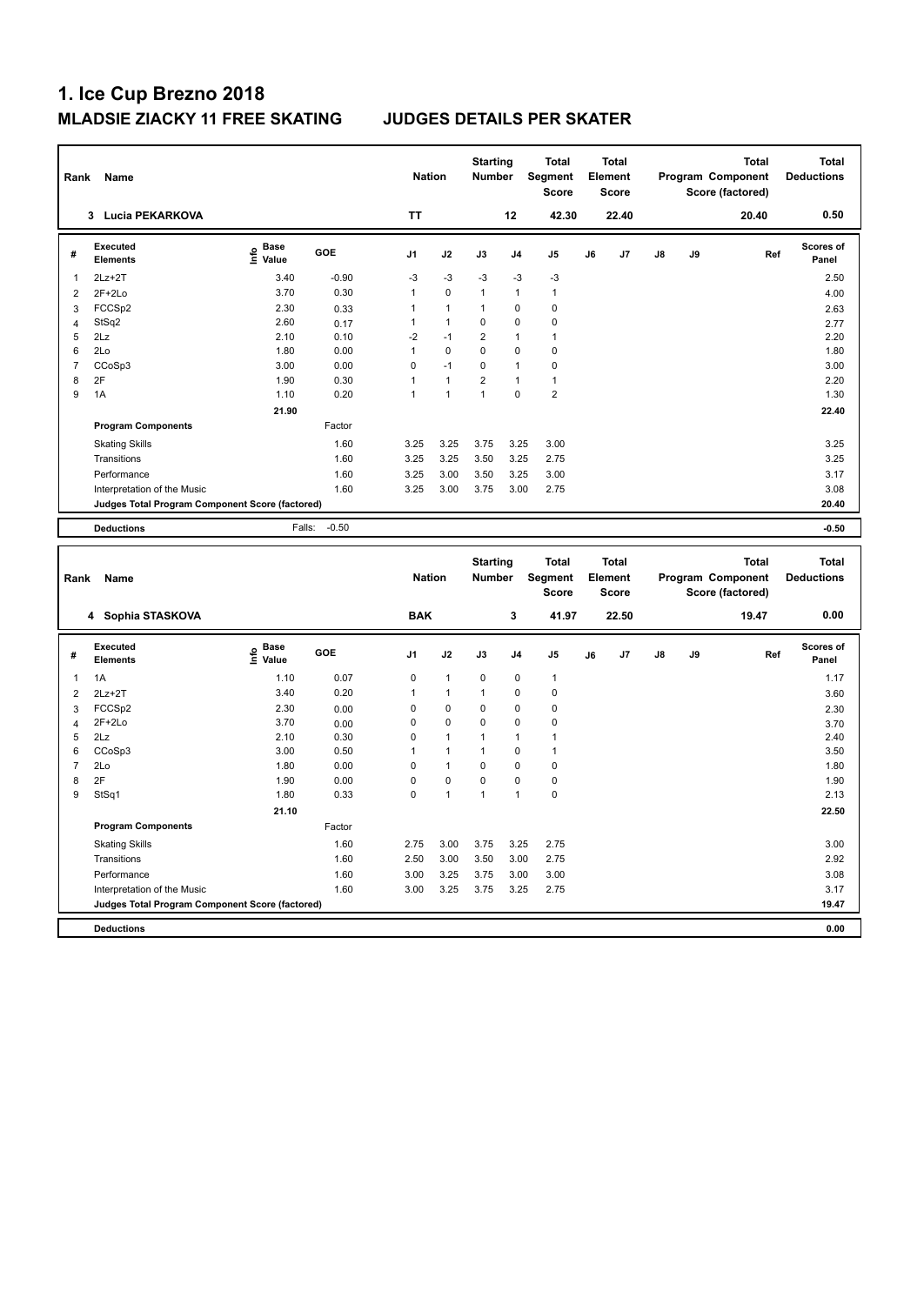| Rank           | Name                                            |                                           |              | <b>Nation</b>        |                  | <b>Starting</b><br>Number   |                            | Total<br>Segment<br>Score            |    | <b>Total</b><br>Element<br><b>Score</b> |    |    | <b>Total</b><br>Program Component<br>Score (factored) | <b>Total</b><br><b>Deductions</b> |
|----------------|-------------------------------------------------|-------------------------------------------|--------------|----------------------|------------------|-----------------------------|----------------------------|--------------------------------------|----|-----------------------------------------|----|----|-------------------------------------------------------|-----------------------------------|
|                | 5 Barbora RUSNAKOVA                             |                                           |              | <b>KEK</b>           |                  |                             | 6                          | 41.27                                |    | 21.57                                   |    |    | 21.20                                                 | 1.50                              |
| #              | <b>Executed</b><br><b>Elements</b>              | $\frac{6}{5}$ Base<br>$\frac{1}{5}$ Value | GOE          | J1                   | J2               | J3                          | J <sub>4</sub>             | J5                                   | J6 | J <sub>7</sub>                          | J8 | J9 | Ref                                                   | Scores of<br>Panel                |
| 1              | 1A                                              | 1.10                                      | 0.20         | $\mathbf{1}$         | $\mathbf{1}$     | 1                           | $\mathbf 0$                | $\mathbf{1}$                         |    |                                         |    |    |                                                       | 1.30                              |
| $\overline{2}$ | 2Lz                                             | 2.10                                      | $-0.90$      | -3                   | $-3$             | $-3$                        | $-3$                       | $-3$                                 |    |                                         |    |    |                                                       | 1.20                              |
| $\mathbf{3}$   | FSSp3                                           | 2.60                                      | 0.50         | $\mathbf{1}$         | $\mathbf 0$      | $\mathbf{1}$                | $\mathbf{1}$               | $\mathbf{1}$                         |    |                                         |    |    |                                                       | 3.10                              |
| $\overline{4}$ | 2F                                              | 1.90                                      | $-0.90$      | $-3$                 | $-3$             | -3                          | $-3$                       | $-3$                                 |    |                                         |    |    |                                                       | 1.00                              |
| 5              | StSq2                                           | 2.60                                      | 0.50         | $\overline{c}$       | $\mathbf{1}$     | $\mathbf{1}$                | $\mathbf{1}$               | $\mathbf{1}$                         |    |                                         |    |    |                                                       | 3.10                              |
| 6              | $2F+2T$                                         | 3.20                                      | 0.30         | $\mathbf{1}$         | $\mathbf{1}$     | $\mathbf{1}$                | $\mathbf 0$                | $\overline{1}$                       |    |                                         |    |    |                                                       | 3.50                              |
| $\overline{7}$ | $2Lz+2T$                                        | 3.40                                      | 0.00         | $\mathbf 0$          | 0                | $\mathbf 0$                 | 0                          | $\mathbf{1}$                         |    |                                         |    |    |                                                       | 3.40                              |
| 8              | 2Lo                                             | 1.80                                      | 0.00         | $\mathbf 0$          | $\mathbf 0$      | $\mathbf 0$                 | $\mathbf 0$                | $\overline{1}$                       |    |                                         |    |    |                                                       | 1.80                              |
| 9              | CCoSp3                                          | 3.00                                      | 0.17         | $\mathbf 0$          | $\mathbf{1}$     | $\mathbf{1}$                | 0                          | $\mathbf 0$                          |    |                                         |    |    |                                                       | 3.17                              |
|                |                                                 | 21.70                                     |              |                      |                  |                             |                            |                                      |    |                                         |    |    |                                                       | 21.57                             |
|                | <b>Program Components</b>                       |                                           | Factor       |                      |                  |                             |                            |                                      |    |                                         |    |    |                                                       |                                   |
|                | <b>Skating Skills</b>                           |                                           | 1.60         | 3.00                 | 3.00             | 3.50                        | 3.25                       | 3.50                                 |    |                                         |    |    |                                                       | 3.25                              |
|                | Transitions                                     |                                           | 1.60         | 2.75                 | 2.75             | 3.25                        | 3.00                       | 3.00                                 |    |                                         |    |    |                                                       | 2.92                              |
|                | Performance                                     |                                           | 1.60         | 3.50                 | 3.50             | 3.75                        | 3.00                       | 3.50                                 |    |                                         |    |    |                                                       | 3.50                              |
|                | Interpretation of the Music                     |                                           | 1.60         | 3.50                 | 3.50             | 3.75                        | 3.25                       | 3.75                                 |    |                                         |    |    |                                                       | 3.58                              |
|                | Judges Total Program Component Score (factored) |                                           |              |                      |                  |                             |                            |                                      |    |                                         |    |    |                                                       | 21.20                             |
|                |                                                 |                                           |              |                      |                  |                             |                            |                                      |    |                                         |    |    |                                                       |                                   |
|                | <b>Deductions</b>                               | Falls:                                    | $-1.50$      |                      |                  |                             |                            |                                      |    |                                         |    |    |                                                       | $-1.50$                           |
|                |                                                 |                                           |              |                      |                  |                             |                            |                                      |    |                                         |    |    |                                                       |                                   |
|                |                                                 |                                           |              |                      |                  |                             |                            |                                      |    |                                         |    |    |                                                       |                                   |
|                |                                                 |                                           |              |                      |                  | <b>Starting</b>             |                            | <b>Total</b>                         |    | <b>Total</b>                            |    |    | <b>Total</b>                                          | <b>Total</b>                      |
| Rank           | Name                                            |                                           |              | <b>Nation</b>        |                  | Number                      |                            | Segment                              |    | Element                                 |    |    | Program Component                                     | <b>Deductions</b>                 |
|                |                                                 |                                           |              |                      |                  |                             |                            | <b>Score</b>                         |    | <b>Score</b>                            |    |    | Score (factored)                                      |                                   |
|                | 6 Patricia Elisabette CERNIKOVA                 |                                           |              | <b>NRH</b>           |                  |                             | 5                          | 39.36                                |    | 19.36                                   |    |    | 20.00                                                 | 0.00                              |
| #              | <b>Executed</b><br><b>Elements</b>              | e Base<br>E Value                         | GOE          | J <sub>1</sub>       | J2               | J3                          | J4                         | J <sub>5</sub>                       | J6 | J7                                      | J8 | J9 | Ref                                                   | Scores of<br>Panel                |
|                |                                                 |                                           |              |                      |                  |                             |                            |                                      |    |                                         |    |    |                                                       |                                   |
| $\mathbf{1}$   | 2Lz                                             | 2.10                                      | $-0.60$      | $-2$                 | $-2$             | $-2$                        | $-2$                       | $-2$                                 |    |                                         |    |    |                                                       | 1.50                              |
| $\overline{2}$ | 1A                                              | 1.10                                      | 0.13         | $\mathbf{1}$         | $\pmb{0}$        | $\mathbf{1}$                | $\mathbf 0$                | $\mathbf{1}$                         |    |                                         |    |    |                                                       | 1.23                              |
| 3              | $2F+2Lo$                                        | 3.70                                      | 0.10         | $\mathbf 0$          | $\pmb{0}$        | $\mathbf{1}$                | $\mathbf 0$                | $\ddot{\phantom{0}}$                 |    |                                         |    |    |                                                       | 3.80                              |
| $\overline{4}$ | FCCSp2                                          | 2.30                                      | 0.00         | $\mathbf{1}$         | 0                | 0                           | $\mathbf 0$                | $\mathbf 0$                          |    |                                         |    |    |                                                       | 2.30                              |
| 5              | StSq2                                           | 2.60                                      | 0.50         | $\mathbf{1}$         | 1                | $\mathbf{1}$                | $\mathbf{1}$               | $\mathbf 0$                          |    |                                         |    |    |                                                       | 3.10                              |
| 6              | 2Lz+2Lo                                         | 3.90                                      | 0.00         | $-1$<br>$\mathbf{1}$ | $\mathbf 0$<br>0 | $\mathbf 0$<br>$\mathbf{1}$ | $\mathbf 0$<br>$\mathbf 0$ | $\mathbf{1}$                         |    |                                         |    |    |                                                       | 3.90                              |
| $\overline{7}$ | 2S                                              | 1.30                                      | 0.13         |                      |                  |                             |                            | $\overline{1}$                       |    |                                         |    |    |                                                       | 1.43                              |
| 8<br>9         | 2F                                              | 1.90                                      | 0.20<br>0.00 | $\mathbf 0$          | $\mathbf{1}$     | $\mathbf{1}$                | 0                          | $\mathbf{1}$<br>$\ddot{\phantom{1}}$ |    |                                         |    |    |                                                       | 2.10                              |
|                | CoSp1V*                                         | 0.00                                      |              |                      |                  |                             |                            |                                      |    |                                         |    |    |                                                       | 0.00                              |
|                |                                                 | 18.90                                     |              |                      |                  |                             |                            |                                      |    |                                         |    |    |                                                       | 19.36                             |
|                | <b>Program Components</b>                       |                                           | Factor       |                      |                  |                             |                            |                                      |    |                                         |    |    |                                                       |                                   |
|                | <b>Skating Skills</b>                           |                                           | 1.60         | 3.00                 | 3.00             | 3.75                        | 3.25                       | 3.50                                 |    |                                         |    |    |                                                       | 3.25                              |
|                | Transitions                                     |                                           | 1.60         | 2.75                 | 3.00             | 3.50                        | 3.00                       | 3.00                                 |    |                                         |    |    |                                                       | 3.00                              |
|                | Performance                                     |                                           | 1.60         | 3.00                 | 3.25             | 3.75                        | 3.00                       | 3.25                                 |    |                                         |    |    |                                                       | 3.17                              |
|                | Interpretation of the Music                     |                                           | 1.60         | 3.00                 | 3.25             | 3.75                        | 3.00                       | 3.00                                 |    |                                         |    |    |                                                       | 3.08                              |
|                | Judges Total Program Component Score (factored) |                                           |              |                      |                  |                             |                            |                                      |    |                                         |    |    |                                                       | 20.00                             |

\* Invalid element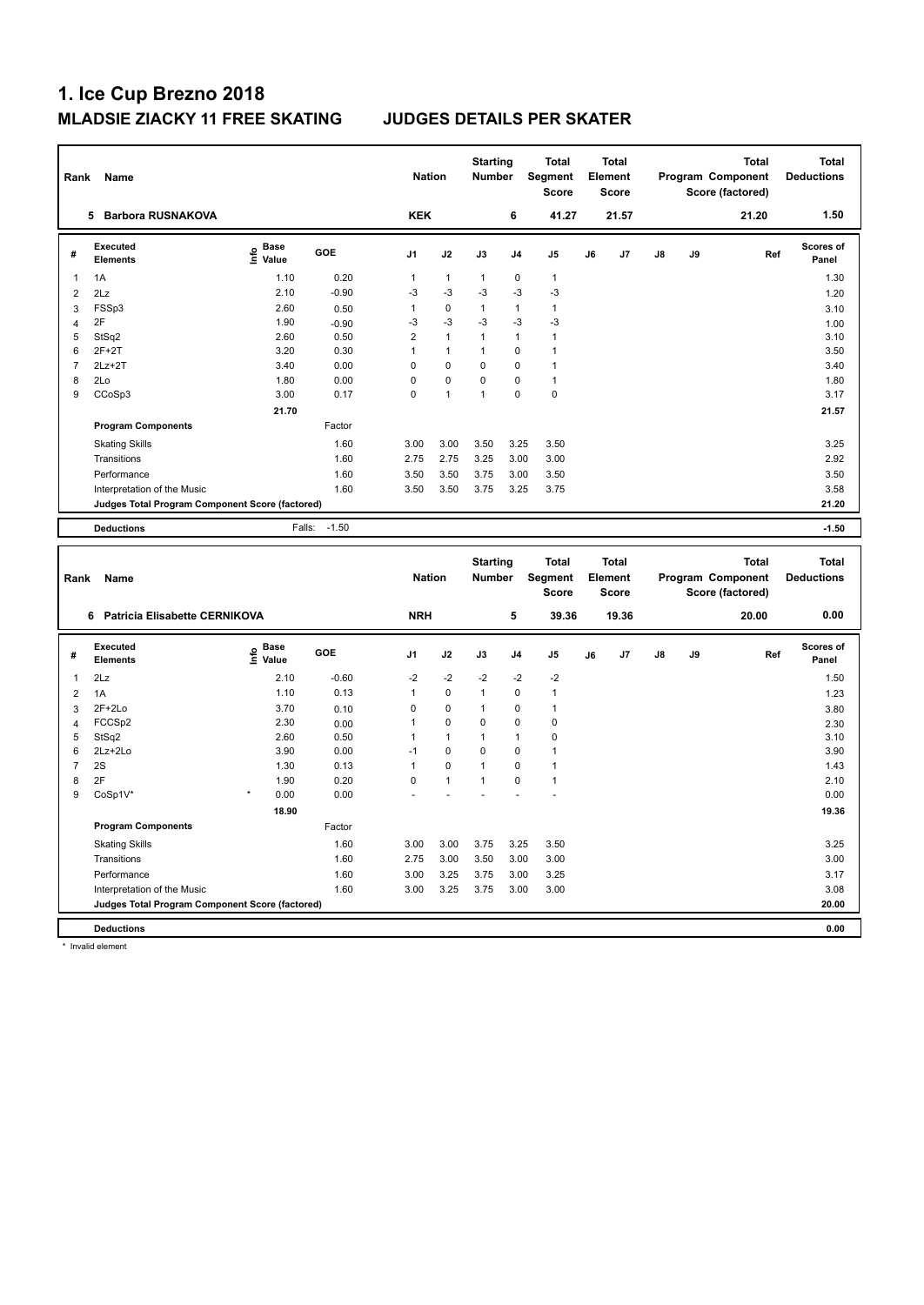| Rank           | Name                                            |                                           |         | <b>Nation</b>  |              | <b>Starting</b><br><b>Number</b> |                | <b>Total</b><br><b>Segment</b><br>Score |    | <b>Total</b><br>Element<br>Score |    |    | <b>Total</b><br>Program Component<br>Score (factored) | <b>Total</b><br><b>Deductions</b> |
|----------------|-------------------------------------------------|-------------------------------------------|---------|----------------|--------------|----------------------------------|----------------|-----------------------------------------|----|----------------------------------|----|----|-------------------------------------------------------|-----------------------------------|
|                | 7 Liliana DRABOVA                               |                                           |         | <b>PUK</b>     |              |                                  | $\overline{2}$ | 38.28                                   |    | 19.48                            |    |    | 18.80                                                 | 0.00                              |
| #              | <b>Executed</b><br><b>Elements</b>              | $\frac{e}{E}$ Base<br>$\frac{e}{E}$ Value | GOE     | J1             | J2           | J3                               | J4             | J5                                      | J6 | J <sub>7</sub>                   | J8 | J9 | Ref                                                   | <b>Scores of</b><br>Panel         |
| 1              | 2Lz+1A+SEQ                                      | 2.56                                      | 0.10    | $\overline{1}$ | $\mathbf 0$  | $\mathbf{1}$                     | $\mathbf 0$    | $\mathbf 0$                             |    |                                  |    |    |                                                       | 2.66                              |
| $\overline{2}$ | 2S                                              | 1.30                                      | 0.00    | $\mathbf 0$    | 0            | $\mathbf 0$                      | 0              | 0                                       |    |                                  |    |    |                                                       | 1.30                              |
| 3              | FSSp3                                           | 2.60                                      | 0.50    | $\overline{1}$ | $\pmb{0}$    | $\mathbf{1}$                     | 1              | 1                                       |    |                                  |    |    |                                                       | 3.10                              |
| $\overline{4}$ | 2Lo+1A+SEQ                                      | 2.32                                      | 0.20    | $\mathbf 0$    | $\mathbf{1}$ | $\mathbf{1}$                     | 0              | $\mathbf{1}$                            |    |                                  |    |    |                                                       | 2.52                              |
| 5              | 2Lz                                             | 2.10                                      | $-0.20$ | $\mathbf 0$    | $-1$         | $-1$                             | $\mathbf 0$    | $-1$                                    |    |                                  |    |    |                                                       | 1.90                              |
| 6              | 2F                                              | 1.90                                      | 0.00    | $\mathbf 0$    | $-1$         | $\mathbf 0$                      | $\mathbf 0$    | $\pmb{0}$                               |    |                                  |    |    |                                                       | 1.90                              |
| $\overline{7}$ | StSq1                                           | 1.80                                      | 0.00    | $\overline{1}$ | $\pmb{0}$    | $\mathbf 0$                      | 0              | 0                                       |    |                                  |    |    |                                                       | 1.80                              |
| 8              | 2Lo                                             | 1.80                                      | 0.00    | $\mathbf 0$    | $\pmb{0}$    | $\mathbf 0$                      | $\mathbf 0$    | $\mathbf{1}$                            |    |                                  |    |    |                                                       | 1.80                              |
| 9              | CCoSp2                                          | 2.50                                      | 0.00    | $\mathbf 0$    | $\pmb{0}$    | $\mathbf 0$                      | $\mathbf 0$    | $\pmb{0}$                               |    |                                  |    |    |                                                       | 2.50                              |
|                |                                                 | 18.88                                     |         |                |              |                                  |                |                                         |    |                                  |    |    |                                                       | 19.48                             |
|                | <b>Program Components</b>                       |                                           | Factor  |                |              |                                  |                |                                         |    |                                  |    |    |                                                       |                                   |
|                | <b>Skating Skills</b>                           |                                           | 1.60    | 2.75           | 2.75         | 3.50                             | 3.00           | 3.25                                    |    |                                  |    |    |                                                       | 3.00                              |
|                | Transitions                                     |                                           | 1.60    | 2.50           | 2.50         | 3.25                             | 2.75           | 3.00                                    |    |                                  |    |    |                                                       | 2.75                              |
|                | Performance                                     |                                           | 1.60    | 3.25           | 2.75         | 3.75                             | 2.75           | 3.00                                    |    |                                  |    |    |                                                       | 3.00                              |
|                | Interpretation of the Music                     |                                           | 1.60    | 3.25           | 2.75         | 3.75                             | 2.75           | 3.00                                    |    |                                  |    |    |                                                       | 3.00                              |
|                |                                                 |                                           |         |                |              |                                  |                |                                         |    |                                  |    |    |                                                       | 18.80                             |
|                | Judges Total Program Component Score (factored) |                                           |         |                |              |                                  |                |                                         |    |                                  |    |    |                                                       |                                   |
|                | <b>Deductions</b>                               |                                           |         |                |              |                                  |                |                                         |    |                                  |    |    |                                                       | 0.00                              |
|                |                                                 |                                           |         |                |              |                                  |                |                                         |    |                                  |    |    |                                                       |                                   |
| Rank           | Name                                            |                                           |         | <b>Nation</b>  |              | <b>Starting</b><br><b>Number</b> |                | <b>Total</b><br>Segment<br><b>Score</b> |    | Total<br>Element<br><b>Score</b> |    |    | <b>Total</b><br>Program Component<br>Score (factored) | <b>Total</b><br><b>Deductions</b> |
|                | 8 Lucia BOGDANOVA                               |                                           |         | <b>POS</b>     |              |                                  | 11             | 34.40                                   |    | 16.53                            |    |    | 17.87                                                 | 0.00                              |
| #              | <b>Executed</b><br><b>Elements</b>              |                                           | GOE     | J1             | J2           | J3                               | J <sub>4</sub> | J5                                      | J6 | J7                               | J8 | J9 | Ref                                                   | <b>Scores of</b><br>Panel         |
|                |                                                 | $rac{e}{E}$ Base                          |         |                |              |                                  |                |                                         |    |                                  |    |    |                                                       |                                   |
| 1              | 2Lo+1A+SEQ                                      | 2.32                                      | 0.00    | $-1$           | $-1$         | $\mathbf{1}$                     | $\mathbf{1}$   | 0                                       |    |                                  |    |    |                                                       | 2.32                              |
| 2              | FCSp1                                           | 1.90                                      | 0.00    | $\mathbf 0$    | $\mathbf 0$  | $\mathbf 0$                      | 0              | $-1$                                    |    |                                  |    |    |                                                       | 1.90                              |
| 3              | StSqB                                           | 1.50                                      | $-0.10$ | $\mathbf 0$    | $-1$         | $\mathbf 0$                      | $\mathbf 0$    | $-1$                                    |    |                                  |    |    |                                                       | 1.40                              |
| $\overline{4}$ | 2T                                              | 1.30                                      | 0.07    | $\mathbf 0$    | $\mathbf 0$  | $\mathbf{1}$                     | 1              | $\mathbf 0$                             |    |                                  |    |    |                                                       | 1.37                              |
| 5              | 2Lo                                             | 1.80                                      | 0.00    | $\mathbf 0$    | $\mathbf 0$  | $\mathbf 0$                      | 0              | 0                                       |    |                                  |    |    |                                                       | 1.80                              |
| 6              | CCoSp3                                          | 3.00                                      | $-0.20$ | $-2$           | $-1$         | $-1$                             | $\Omega$       | $\Omega$                                |    |                                  |    |    |                                                       | 2.80                              |
| $\overline{7}$ | 2S                                              | 1.30                                      | 0.00    | $\mathbf 0$    | $\mathbf 0$  | $\mathbf{1}$                     | 0              | 0                                       |    |                                  |    |    |                                                       | 1.30                              |
| 8              | $2S+2T$                                         | 2.60                                      | $-0.13$ | $-1$           | $-1$         | $\pmb{0}$                        | $\mathbf 0$    | $-1$                                    |    |                                  |    |    |                                                       | 2.47                              |
| 9              | 1A                                              | 1.10                                      | 0.07    | $\pmb{0}$      | $\pmb{0}$    | $\mathbf{1}$                     | $\mathbf{1}$   | $\pmb{0}$                               |    |                                  |    |    |                                                       | 1.17                              |
|                |                                                 | 16.82                                     |         |                |              |                                  |                |                                         |    |                                  |    |    |                                                       | 16.53                             |
|                | <b>Program Components</b>                       |                                           | Factor  |                |              |                                  |                |                                         |    |                                  |    |    |                                                       |                                   |
|                | <b>Skating Skills</b>                           |                                           | 1.60    | 2.50           | 2.75         | 3.25                             | 3.25           | 2.75                                    |    |                                  |    |    |                                                       | 2.92                              |
|                | Transitions                                     |                                           | 1.60    | 2.50           | 2.50         | 3.00                             | 3.00           | 2.00                                    |    |                                  |    |    |                                                       | 2.67                              |
|                | Performance                                     |                                           | 1.60    | 3.00           | 2.50         | 3.50                             | 3.00           | 2.50                                    |    |                                  |    |    |                                                       | 2.83                              |
|                | Interpretation of the Music                     |                                           | 1.60    | 2.75           | 2.50         | 3.50                             | 3.00           | 2.00                                    |    |                                  |    |    |                                                       | 2.75                              |
|                | Judges Total Program Component Score (factored) |                                           |         |                |              |                                  |                |                                         |    |                                  |    |    |                                                       | 17.87                             |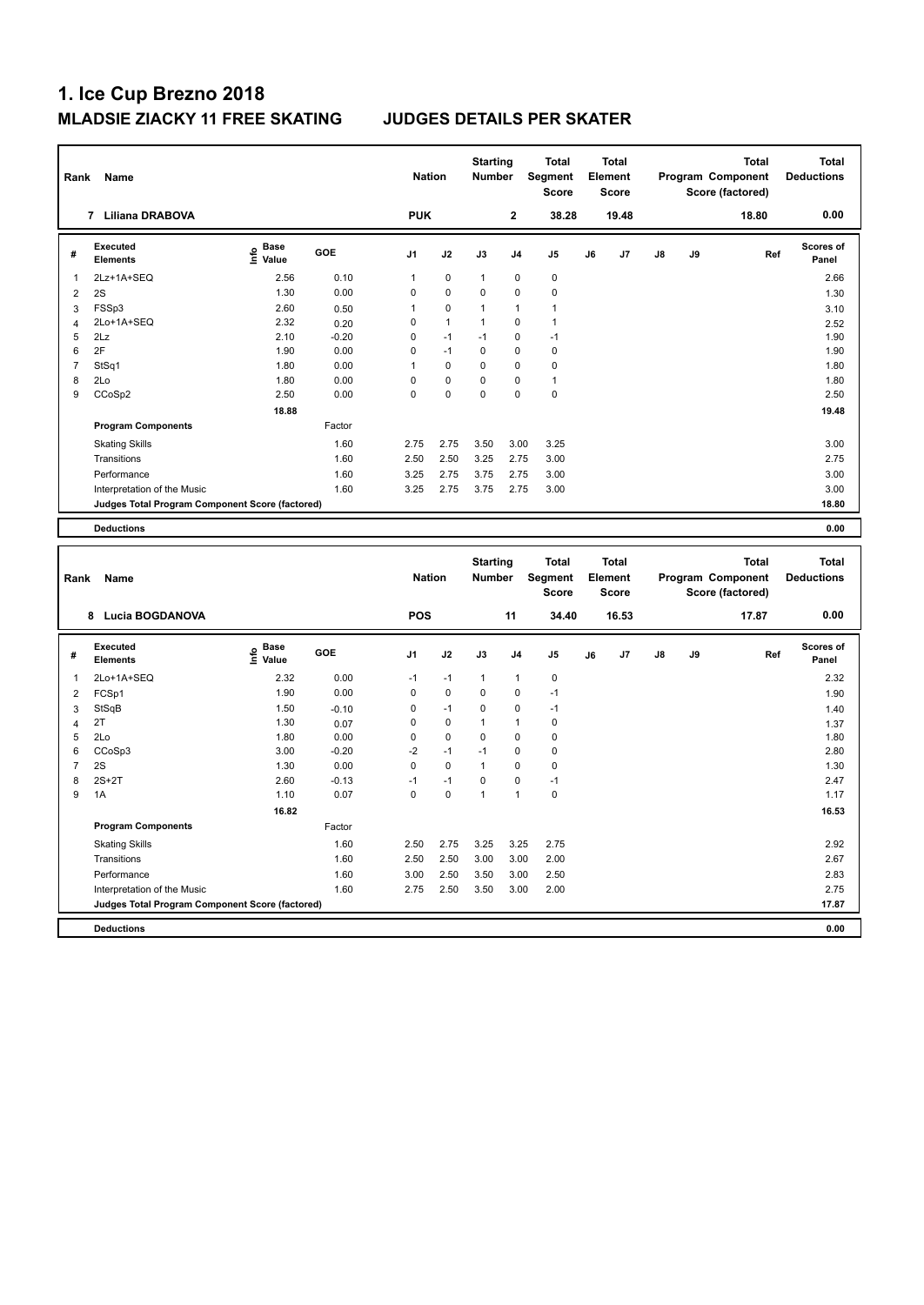| Rank           | Name                                            |         |                                  |            | <b>Nation</b>  |             | <b>Starting</b><br><b>Number</b> |                | <b>Total</b><br>Segment<br><b>Score</b> |    | <b>Total</b><br>Element<br><b>Score</b> |               |    | <b>Total</b><br>Program Component<br>Score (factored) | Total<br><b>Deductions</b> |
|----------------|-------------------------------------------------|---------|----------------------------------|------------|----------------|-------------|----------------------------------|----------------|-----------------------------------------|----|-----------------------------------------|---------------|----|-------------------------------------------------------|----------------------------|
|                | <b>Lenka KOMAROVSKA</b><br>9                    |         |                                  |            | <b>KEK</b>     |             |                                  | 8              | 33.56                                   |    | 15.55                                   |               |    | 18.01                                                 | 0.00                       |
| #              | Executed<br><b>Elements</b>                     |         | <b>Base</b><br>o Base<br>⊆ Value | <b>GOE</b> | J <sub>1</sub> | J2          | J3                               | J <sub>4</sub> | J <sub>5</sub>                          | J6 | J7                                      | $\mathsf{J}8$ | J9 | Ref                                                   | <b>Scores of</b><br>Panel  |
| 1              | 2Lo                                             |         | 1.80                             | $-0.20$    | $-1$           | $-1$        | $\mathbf 0$                      | $\mathbf 0$    | $-1$                                    |    |                                         |               |    |                                                       | 1.60                       |
| 2              | 2Lz                                             |         | 2.10                             | 0.00       | $-1$           | $\mathbf 0$ | $\mathbf 0$                      | $\mathbf 0$    | 0                                       |    |                                         |               |    |                                                       | 2.10                       |
| 3              | 2F<                                             | $\prec$ | 1.40                             | $-0.30$    | $-1$           | $-1$        | $-1$                             | $-1$           | $-1$                                    |    |                                         |               |    |                                                       | 1.10                       |
| 4              | CCoSp3                                          |         | 3.00                             | 0.00       | 0              | $\mathbf 0$ | $\overline{1}$                   | $\pmb{0}$      | $\pmb{0}$                               |    |                                         |               |    |                                                       | 3.00                       |
| 5              | 2T+1A+SEQ                                       |         | 1.92                             | 0.00       | 0              | $\mathbf 0$ | 0                                | 0              | 0                                       |    |                                         |               |    |                                                       | 1.92                       |
| 6              | 2T <                                            | $\prec$ | 0.90                             | $-0.20$    | $-1$           | $-1$        | $-1$                             | $-1$           | $-1$                                    |    |                                         |               |    |                                                       | 0.70                       |
| $\overline{7}$ | FSSp1                                           |         | 2.00                             | $-0.30$    | $-1$           | $-1$        | $-1$                             | $\mathbf 0$    | $-1$                                    |    |                                         |               |    |                                                       | 1.70                       |
| 8              | $2S+1T$                                         |         | 1.70                             | $-0.07$    | 0              | $-1$        | 0                                | $\mathbf 0$    | $-1$                                    |    |                                         |               |    |                                                       | 1.63                       |
| 9              | StSq1                                           |         | 1.80                             | 0.00       | 0              | $-1$        | $\mathbf 0$                      | $\overline{1}$ | $\pmb{0}$                               |    |                                         |               |    |                                                       | 1.80                       |
|                |                                                 |         | 16.62                            |            |                |             |                                  |                |                                         |    |                                         |               |    |                                                       | 15.55                      |
|                | <b>Program Components</b>                       |         |                                  | Factor     |                |             |                                  |                |                                         |    |                                         |               |    |                                                       |                            |
|                | <b>Skating Skills</b>                           |         |                                  | 1.60       | 2.75           | 2.75        | 3.50                             | 2.75           | 2.75                                    |    |                                         |               |    |                                                       | 2.75                       |
|                | Transitions                                     |         |                                  | 1.60       | 2.50           | 2.50        | 3.25                             | 3.00           | 2.50                                    |    |                                         |               |    |                                                       | 2.67                       |
|                | Performance                                     |         |                                  | 1.60       | 2.75           | 2.75        | 3.25                             | 2.75           | 3.25                                    |    |                                         |               |    |                                                       | 2.92                       |
|                | Interpretation of the Music                     |         |                                  | 1.60       | 2.75           | 2.75        | 3.25                             | 3.00           | 3.00                                    |    |                                         |               |    |                                                       | 2.92                       |
|                | Judges Total Program Component Score (factored) |         |                                  |            |                |             |                                  |                |                                         |    |                                         |               |    |                                                       | 18.01                      |
|                | <b>Deductions</b>                               |         |                                  |            |                |             |                                  |                |                                         |    |                                         |               |    |                                                       | 0.00                       |

< Under-rotated jump

| Rank | Name                                            |         |                                  |            | <b>Nation</b>  |                          | <b>Starting</b><br><b>Number</b> |                | <b>Total</b><br>Segment<br><b>Score</b> |    | <b>Total</b><br>Element<br><b>Score</b> |               |    | <b>Total</b><br>Program Component<br>Score (factored) | <b>Total</b><br><b>Deductions</b> |
|------|-------------------------------------------------|---------|----------------------------------|------------|----------------|--------------------------|----------------------------------|----------------|-----------------------------------------|----|-----------------------------------------|---------------|----|-------------------------------------------------------|-----------------------------------|
| 10   | <b>Alexandra PRIMUSOVA</b>                      |         |                                  |            | <b>BB</b>      |                          |                                  | 15             | 30.54                                   |    | 14.24                                   |               |    | 16.80                                                 | 0.50                              |
| #    | Executed<br><b>Elements</b>                     |         | <b>Base</b><br>e Base<br>⊆ Value | <b>GOE</b> | J <sub>1</sub> | J2                       | J3                               | J <sub>4</sub> | J5                                      | J6 | J7                                      | $\mathsf{J}8$ | J9 | Ref                                                   | <b>Scores of</b><br>Panel         |
| 1    | 2S+1A+SEQ                                       |         | 1.92                             | 0.00       | 0              | $\mathbf 0$              | $\mathbf 0$                      | $\pmb{0}$      | $\pmb{0}$                               |    |                                         |               |    |                                                       | 1.92                              |
| 2    | 2Lo+1A+SEQ                                      |         | 2.32                             | 0.00       | 0              | 0                        | $\mathbf 0$                      | 0              | $\pmb{0}$                               |    |                                         |               |    |                                                       | 2.32                              |
| 3    | 2T <                                            | $\prec$ | 0.90                             | $-0.60$    | -3             | $-2$                     | -3                               | $-3$           | -3                                      |    |                                         |               |    |                                                       | 0.30                              |
| 4    | FSSp3                                           |         | 2.60                             | 0.00       | 0              | $\mathbf 0$              | $\mathbf 0$                      | $\mathbf 0$    | $\pmb{0}$                               |    |                                         |               |    |                                                       | 2.60                              |
| 5    | 2Lo                                             |         | 1.80                             | 0.00       | 0              | $\pmb{0}$                | $\Omega$                         | 0              | 0                                       |    |                                         |               |    |                                                       | 1.80                              |
| 6    | $1A^*$                                          | $\star$ | 0.00                             | 0.00       | ٠              | $\overline{\phantom{a}}$ | ٠                                | ٠              | ٠                                       |    |                                         |               |    |                                                       | 0.00                              |
|      | CCoSp3                                          |         | 3.00                             | $-0.20$    | $-1$           | $-2$                     | $\mathbf 0$                      | 0              | $-1$                                    |    |                                         |               |    |                                                       | 2.80                              |
| 8    | 2S                                              |         | 1.30                             | $-0.60$    | $-3$           | $-3$                     | $-3$                             | $-3$           | $-3$                                    |    |                                         |               |    |                                                       | 0.70                              |
| 9    | StSq1                                           |         | 1.80                             | 0.00       | 0              | $-1$                     | $\mathbf 0$                      | 0              | 0                                       |    |                                         |               |    |                                                       | 1.80                              |
|      |                                                 |         | 15.64                            |            |                |                          |                                  |                |                                         |    |                                         |               |    |                                                       | 14.24                             |
|      | <b>Program Components</b>                       |         |                                  | Factor     |                |                          |                                  |                |                                         |    |                                         |               |    |                                                       |                                   |
|      | <b>Skating Skills</b>                           |         |                                  | 1.60       | 2.75           | 2.50                     | 3.00                             | 2.75           | 2.50                                    |    |                                         |               |    |                                                       | 2.67                              |
|      | Transitions                                     |         |                                  | 1.60       | 2.50           | 2.50                     | 2.75                             | 2.75           | 2.25                                    |    |                                         |               |    |                                                       | 2.58                              |
|      | Performance                                     |         |                                  | 1.60       | 3.00           | 2.50                     | 2.75                             | 2.50           | 2.75                                    |    |                                         |               |    |                                                       | 2.67                              |
|      | Interpretation of the Music                     |         |                                  | 1.60       | 2.75           | 2.50                     | 3.00                             | 2.50           | 2.25                                    |    |                                         |               |    |                                                       | 2.58                              |
|      | Judges Total Program Component Score (factored) |         |                                  |            |                |                          |                                  |                |                                         |    |                                         |               |    |                                                       | 16.80                             |
|      | <b>Deductions</b>                               |         | Falls:                           | $-0.50$    |                |                          |                                  |                |                                         |    |                                         |               |    |                                                       | $-0.50$                           |

< Under-rotated jump \* Invalid element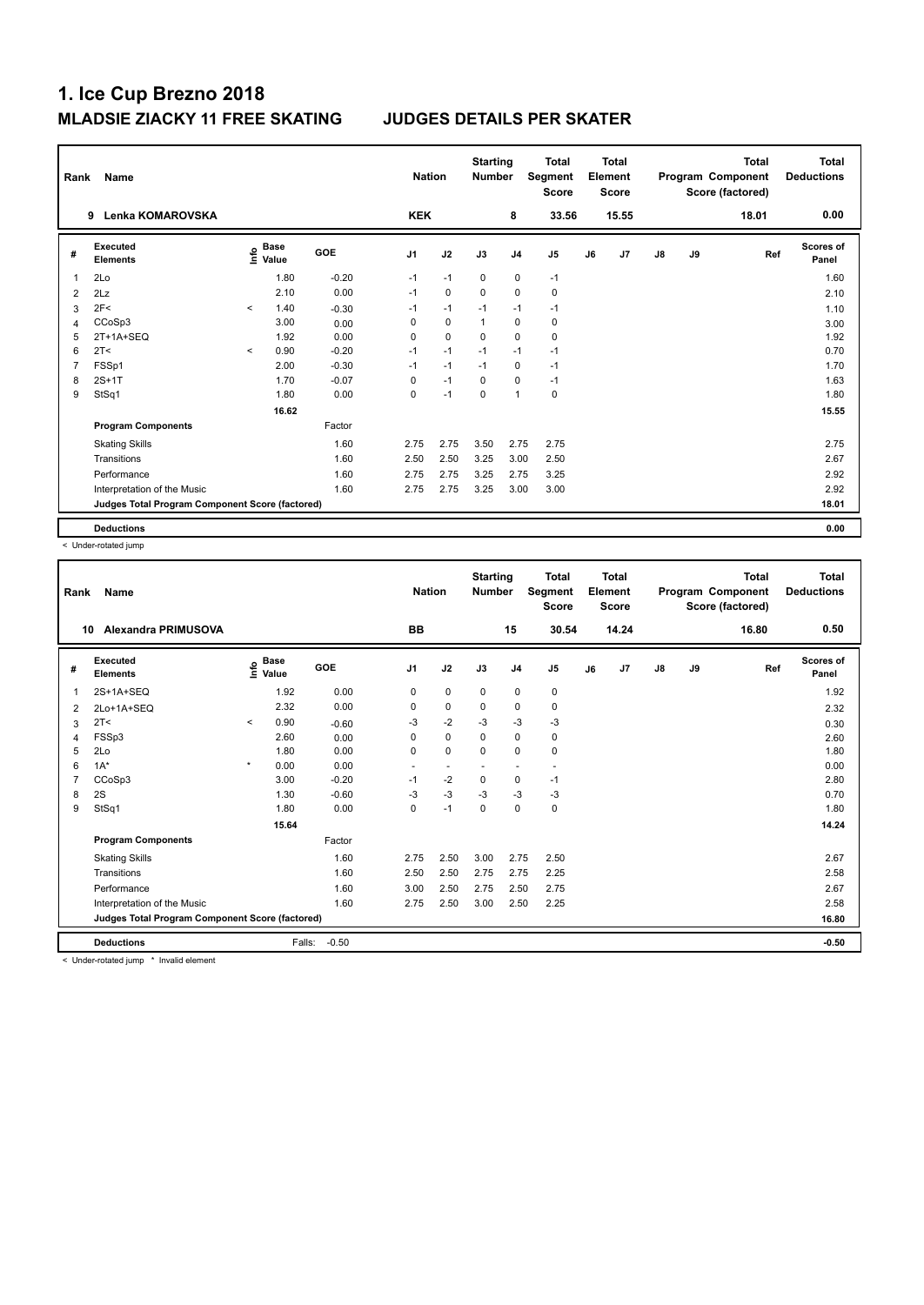| Rank           | Name                                            |                              |            | <b>Nation</b>  |             | <b>Starting</b><br><b>Number</b> |                | <b>Total</b><br>Segment<br><b>Score</b> |    | <b>Total</b><br>Element<br><b>Score</b> |               |    | <b>Total</b><br>Program Component<br>Score (factored) | Total<br><b>Deductions</b> |
|----------------|-------------------------------------------------|------------------------------|------------|----------------|-------------|----------------------------------|----------------|-----------------------------------------|----|-----------------------------------------|---------------|----|-------------------------------------------------------|----------------------------|
|                | <b>Natalia SUPKOVA</b><br>11                    |                              |            | <b>NRH</b>     |             |                                  | 14             | 23.39                                   |    | 9.76                                    |               |    | 14.13                                                 | 0.50                       |
| #              | Executed<br><b>Elements</b>                     | <b>Base</b><br>١rfo<br>Value | <b>GOE</b> | J <sub>1</sub> | J2          | J3                               | J <sub>4</sub> | J <sub>5</sub>                          | J6 | J7                                      | $\mathsf{J}8$ | J9 | Ref                                                   | Scores of<br>Panel         |
|                | 2Lo                                             | 1.80                         | $-0.90$    | $-3$           | $-3$        | $-3$                             | $-3$           | $-3$                                    |    |                                         |               |    |                                                       | 0.90                       |
| 2              | FCSSpB                                          | 1.60                         | $-0.30$    | $-2$           | $-1$        | $-2$                             | $\mathbf 0$    | $\pmb{0}$                               |    |                                         |               |    |                                                       | 1.30                       |
| 3              | $1A+1T$                                         | 1.50                         | 0.00       | 0              | $\mathbf 0$ | $\Omega$                         | $\mathbf 0$    | $\pmb{0}$                               |    |                                         |               |    |                                                       | 1.50                       |
| 4              | 2S                                              | 1.30                         | $-0.07$    | $-1$           | $-1$        | $\Omega$                         | $\mathbf 0$    | $\mathbf 0$                             |    |                                         |               |    |                                                       | 1.23                       |
| 5              | CCoSp1                                          | 2.00                         | $-0.10$    | 0              | $-1$        | $-1$                             | $\Omega$       | 0                                       |    |                                         |               |    |                                                       | 1.90                       |
| 6              | 1F                                              | 0.50                         | 0.00       | 0              | $\mathbf 0$ | 0                                | $\mathbf 0$    | $\pmb{0}$                               |    |                                         |               |    |                                                       | 0.50                       |
| $\overline{7}$ | StSqB                                           | 1.50                         | $-0.30$    | $-1$           | $-1$        | $-1$                             | $\mathbf 0$    | $-1$                                    |    |                                         |               |    |                                                       | 1.20                       |
| 8              | 1A                                              | 1.10                         | 0.00       | 0              | $\mathbf 0$ | 0                                | 0              | 0                                       |    |                                         |               |    |                                                       | 1.10                       |
| 9              | 2Lo<<+SEQ+2Lo<*                                 | $\star$<br>0.40              | $-0.27$    | $-3$           | $-3$        | $-3$                             | $-2$           | $-2$                                    |    |                                         |               |    |                                                       | 0.13                       |
|                |                                                 | 11.70                        |            |                |             |                                  |                |                                         |    |                                         |               |    |                                                       | 9.76                       |
|                | <b>Program Components</b>                       |                              | Factor     |                |             |                                  |                |                                         |    |                                         |               |    |                                                       |                            |
|                | <b>Skating Skills</b>                           |                              | 1.60       | 2.25           | 2.00        | 2.50                             | 2.50           | 2.25                                    |    |                                         |               |    |                                                       | 2.33                       |
|                | Transitions                                     |                              | 1.60       | 2.00           | 1.75        | 2.25                             | 2.25           | 2.00                                    |    |                                         |               |    |                                                       | 2.08                       |
|                | Performance                                     |                              | 1.60       | 2.25           | 2.00        | 2.25                             | 2.25           | 2.25                                    |    |                                         |               |    |                                                       | 2.25                       |
|                | Interpretation of the Music                     |                              | 1.60       | 2.25           | 2.00        | 2.50                             | 2.25           | 1.75                                    |    |                                         |               |    |                                                       | 2.17                       |
|                | Judges Total Program Component Score (factored) |                              |            |                |             |                                  |                |                                         |    |                                         |               |    |                                                       | 14.13                      |
|                | <b>Deductions</b>                               | Falls:                       | $-0.50$    |                |             |                                  |                |                                         |    |                                         |               |    |                                                       | $-0.50$                    |

< Under-rotated jump << Downgraded jump \* Invalid element

| Rank | <b>Name</b>                                     |    |                                  |            | <b>Nation</b> |             | <b>Starting</b><br><b>Number</b> |                | <b>Total</b><br>Segment<br><b>Score</b> |    | <b>Total</b><br>Element<br><b>Score</b> |               |    | <b>Total</b><br>Program Component<br>Score (factored) | <b>Total</b><br><b>Deductions</b> |
|------|-------------------------------------------------|----|----------------------------------|------------|---------------|-------------|----------------------------------|----------------|-----------------------------------------|----|-----------------------------------------|---------------|----|-------------------------------------------------------|-----------------------------------|
| 12   | <b>Simona SANITRAROVA</b>                       |    |                                  |            | <b>BB</b>     |             |                                  | $\overline{7}$ | 22.06                                   |    | 8.70                                    |               |    | 13.86                                                 | 0.50                              |
| #    | Executed<br><b>Elements</b>                     |    | <b>Base</b><br>e Base<br>⊆ Value | <b>GOE</b> | J1            | J2          | J3                               | J <sub>4</sub> | J5                                      | J6 | J7                                      | $\mathsf{J}8$ | J9 | Ref                                                   | <b>Scores of</b><br>Panel         |
| 1    | 1Lz+1Lo                                         |    | 1.10                             | 0.00       | 0             | $\mathbf 0$ | $\mathbf 0$                      | 0              | 0                                       |    |                                         |               |    |                                                       | 1.10                              |
| 2    | 2Lo<<                                           | << | 0.50                             | $-0.30$    | -3            | $-3$        | $-3$                             | $-3$           | $-3$                                    |    |                                         |               |    |                                                       | 0.20                              |
| 3    | 1Lz                                             |    | 0.60                             | 0.00       | 0             | 0           | $\mathbf 0$                      | 0              | 0                                       |    |                                         |               |    |                                                       | 0.60                              |
| 4    | FSSp1                                           |    | 2.00                             | $-0.30$    | $-1$          | $-1$        | $-1$                             | $-1$           | 0                                       |    |                                         |               |    |                                                       | 1.70                              |
| 5    | StSqB                                           |    | 1.50                             | $-0.20$    | 0             | $-1$        | $\mathbf 0$                      | $-1$           | $-1$                                    |    |                                         |               |    |                                                       | 1.30                              |
| 6    | 1A                                              |    | 1.10                             | 0.00       | $\Omega$      | $\Omega$    | $\Omega$                         | 0              | $-1$                                    |    |                                         |               |    |                                                       | 1.10                              |
|      | 1F                                              |    | 0.50                             | 0.00       | $\Omega$      | $\mathbf 0$ | $\Omega$                         | $\mathbf 0$    | 0                                       |    |                                         |               |    |                                                       | 0.50                              |
| 8    | 1A                                              |    | 1.10                             | 0.00       | 0             | $\mathbf 0$ | $\Omega$                         | $\Omega$       | 0                                       |    |                                         |               |    |                                                       | 1.10                              |
| 9    | CCoSpBV                                         |    | 1.50                             | $-0.40$    | $-1$          | $-2$        | $-2$                             | $\mathbf 0$    | $-1$                                    |    |                                         |               |    |                                                       | 1.10                              |
|      |                                                 |    | 9.90                             |            |               |             |                                  |                |                                         |    |                                         |               |    |                                                       | 8.70                              |
|      | <b>Program Components</b>                       |    |                                  | Factor     |               |             |                                  |                |                                         |    |                                         |               |    |                                                       |                                   |
|      | <b>Skating Skills</b>                           |    |                                  | 1.60       | 2.00          | 2.00        | 2.25                             | 2.75           | 2.00                                    |    |                                         |               |    |                                                       | 2.08                              |
|      | Transitions                                     |    |                                  | 1.60       | 2.00          | 2.00        | 2.00                             | 2.50           | 2.00                                    |    |                                         |               |    |                                                       | 2.00                              |
|      | Performance                                     |    |                                  | 1.60       | 2.25          | 2.25        | 2.25                             | 2.50           | 2.00                                    |    |                                         |               |    |                                                       | 2.25                              |
|      | Interpretation of the Music                     |    |                                  | 1.60       | 2.25          | 2.25        | 2.50                             | 2.50           | 2.00                                    |    |                                         |               |    |                                                       | 2.33                              |
|      | Judges Total Program Component Score (factored) |    |                                  |            |               |             |                                  |                |                                         |    |                                         |               |    |                                                       | 13.86                             |
|      | <b>Deductions</b>                               |    | Falls:                           | $-0.50$    |               |             |                                  |                |                                         |    |                                         |               |    |                                                       | $-0.50$                           |

<< Downgraded jump